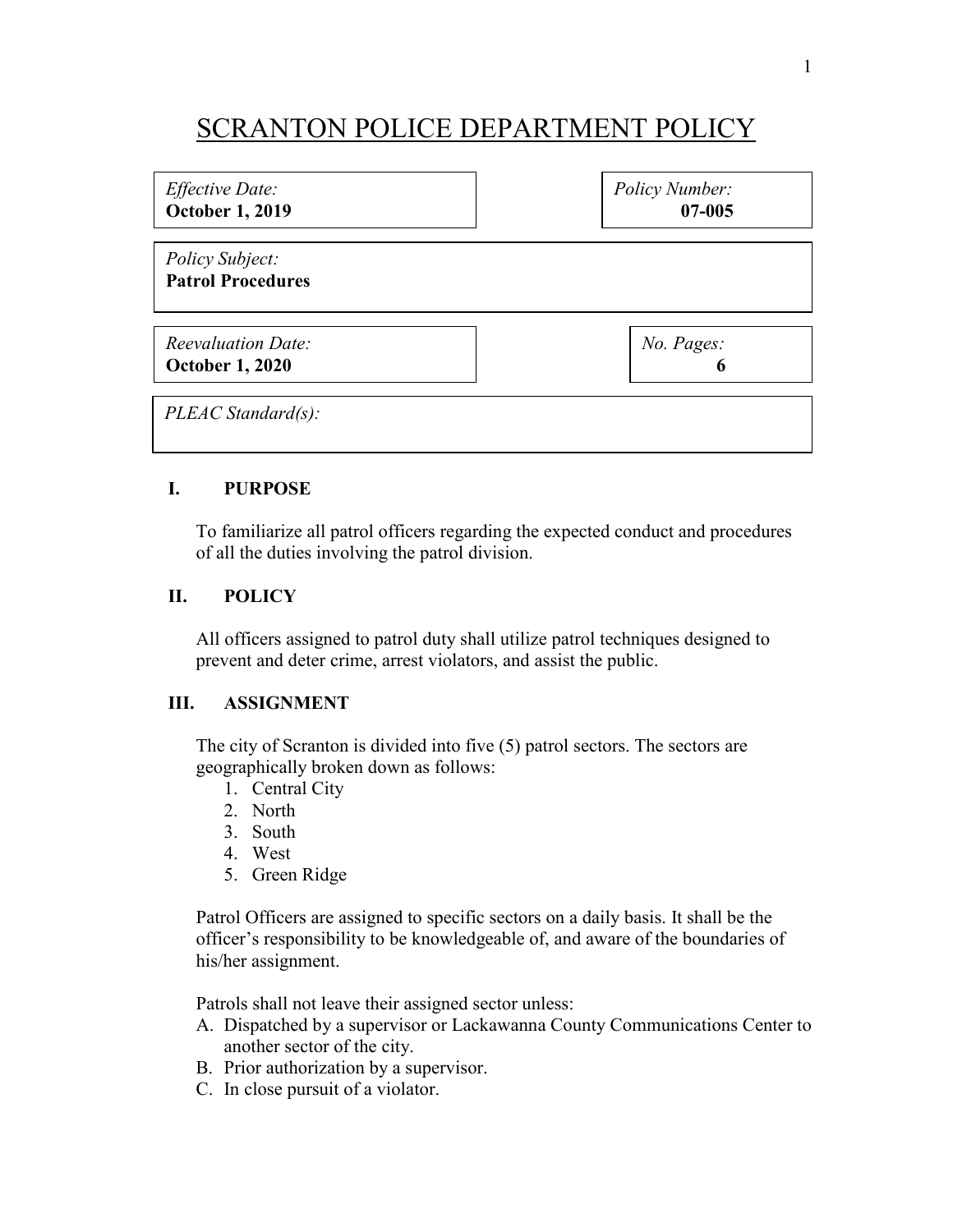- D. Completing their tour of duty.
- E. An incident is reported to them outside their area of assignment which requires immediate police action of which they are capable of rendering.
- F. They are backing up or checking on the welfare of another officer or detective which is responding to a call for service, or has made a vehicle stop in another sector. The assisting officer will notify the dispatcher and a supervisor that he/she is responding to assist the other unit. The supervisor may cancel this backup unit after assessing the nature of the call, the availability of other patrol units in the immediate area, and any other mitigating factors.

### **IV. PROCEDURES**

- A. With patrols operating continuously and often during times of adverse weather conditions, the operation of patrol vehicles shall be in accordance with prevailing conditions and in the following manner:
	- 1. Operate at casual speeds, being observant and inquisitive.
	- 2. Patrol officers shall patrol assigned areas at a slow rate of speed whenever possible. Presence of patrol units in these areas will potentially:
		- a. Create good community relations.
		- b. Create a sense of security to residents.
		- c. Prevent crimes.
		- d. Develop valuable sources of information.
- B. Patrol officers shall familiarize themselves with places of business, industries, or amusements within their assigned area. They shall attempt to ascertain hours of operation, congestion, hazards, dangerous conditions, areas of known criminal activity, as well as areas of frequent motor vehicle accidents.
- C. The patrolling of industrial, commercial and residential properties is a significant part of the patrol function. Efforts shall be made to check these areas during each tour of duty.
- D. When a building is found to be unsecured, the officer will not enter the building alone. The following procedures shall be followed:
	- 1. Notify the dispatcher and a supervisor.
	- 2. Provide an assessment of the situation.
	- 3. Request necessary assistance.
	- 4. Check the interior of the building (utilize a K-9 if available).
	- 5. The dispatcher should attempt to notify the owner or manager. Their presence at the scene should be requested to secure the building.
- E. Officers shall be mindful of and immediately report to the dispatcher:
	- 1. Traffic control devices that are not operating properly.
	- 2. Traffic control signs down, missing, or damaged.
	- 3. Railroad gates or signals that are damaged or not operating.
	- 4. Dangerous holes or ruts in the roadway.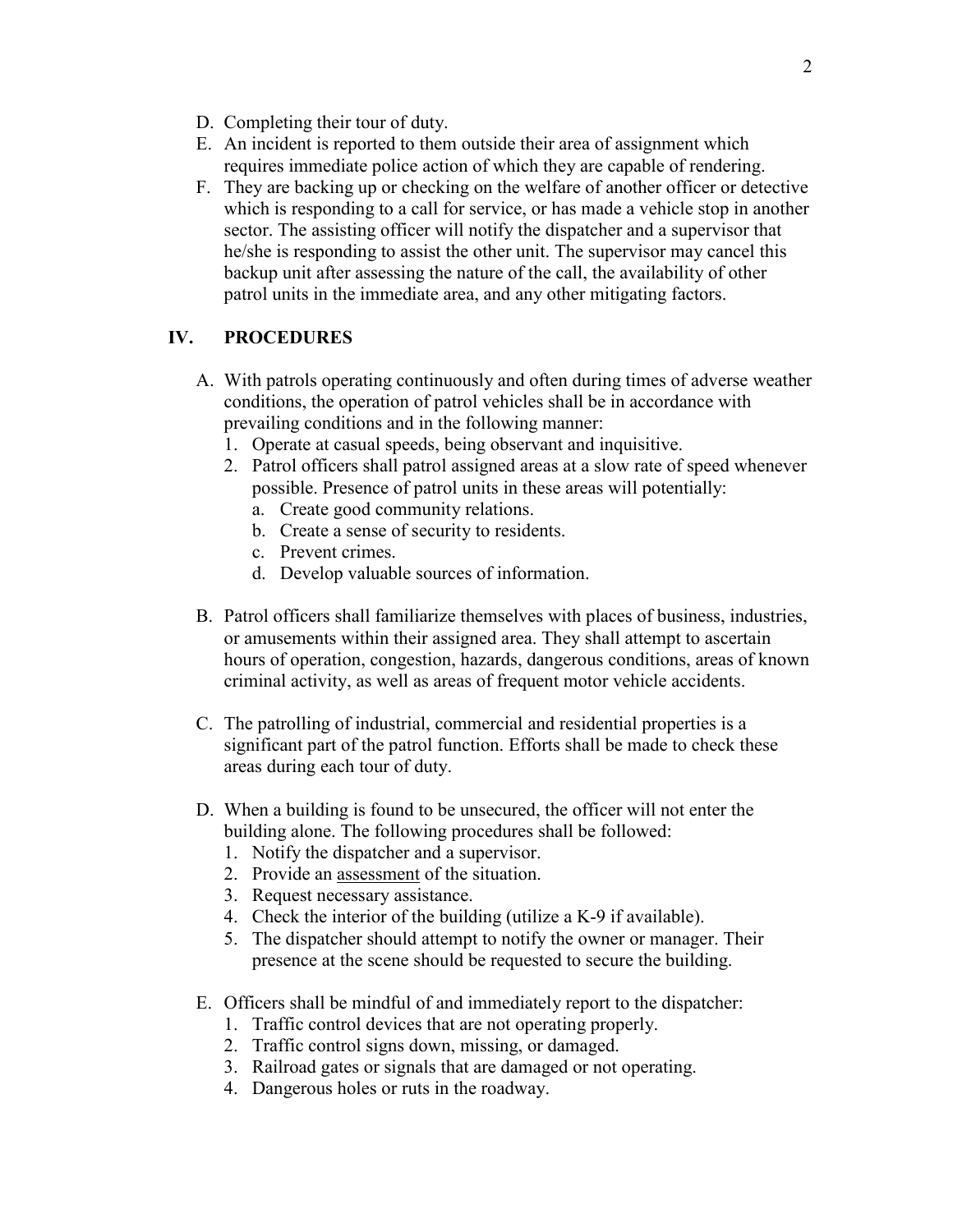- 5. Electrical or communications wires that are down.
- 6. Water leaks or breaks.
- 7. Construction sites not properly barricaded or illuminated.
- 8. Any and all other conditions which have the potential to pose a safety hazard to the public.

## **V. PROCEDURES – CONDUCT**

All Police Personnel shall strictly adhere to and enforce the chain of command within their daily duties, assignments, functions and/or communications (verbal and written) within the Scranton Police Department.

- A. Patrol officers will perform their duties in a professional, courteous, polite and efficient manner.
- B. Passengers will not be permitted to ride in patrol units, except in the line of duty, or with the express permission of the supervisor, or as a participant in the ride-along program in accordance with section VI of this policy.
- C. Patrol units shall not congregate or call for meetings, unless absolutely necessary for the performance of a work related task.
- D. There shall be no more than **two (2)** patrol officers, while on duty, at any particular restaurant or diner at one time, except where a supervisor or investigator may meet with that unit. There will be no more than **two (2)** marked patrol units at a restaurant, diner or other business establishment at one time. This applies to lunch and/or dinner; it is not intended to limit the number of police personnel who may respond to a call for service from any particular restaurant.
- E. Patrol units shall not respond to calls without first notifying the dispatcher. Should a unit require additional assistance, it shall be requested through the dispatcher or supervisor.

Exception: In exigent circumstances where it is reasonable to believe an officer needs assistance an officer is to respond and notify the dispatcher of their response when it does not interfere with the emergent communication of an officer and dispatcher.

- F. When an officer is assigned to assist another unit at an incident and additional assistance is no longer required, the assisting unit shall promptly notify the dispatcher and resume patrol duties.
- G. Upon completion of assignments, officers shall immediately call back into service through the dispatcher. (This shall not be construed to mean that an assignment is completed only after all reports are prepared).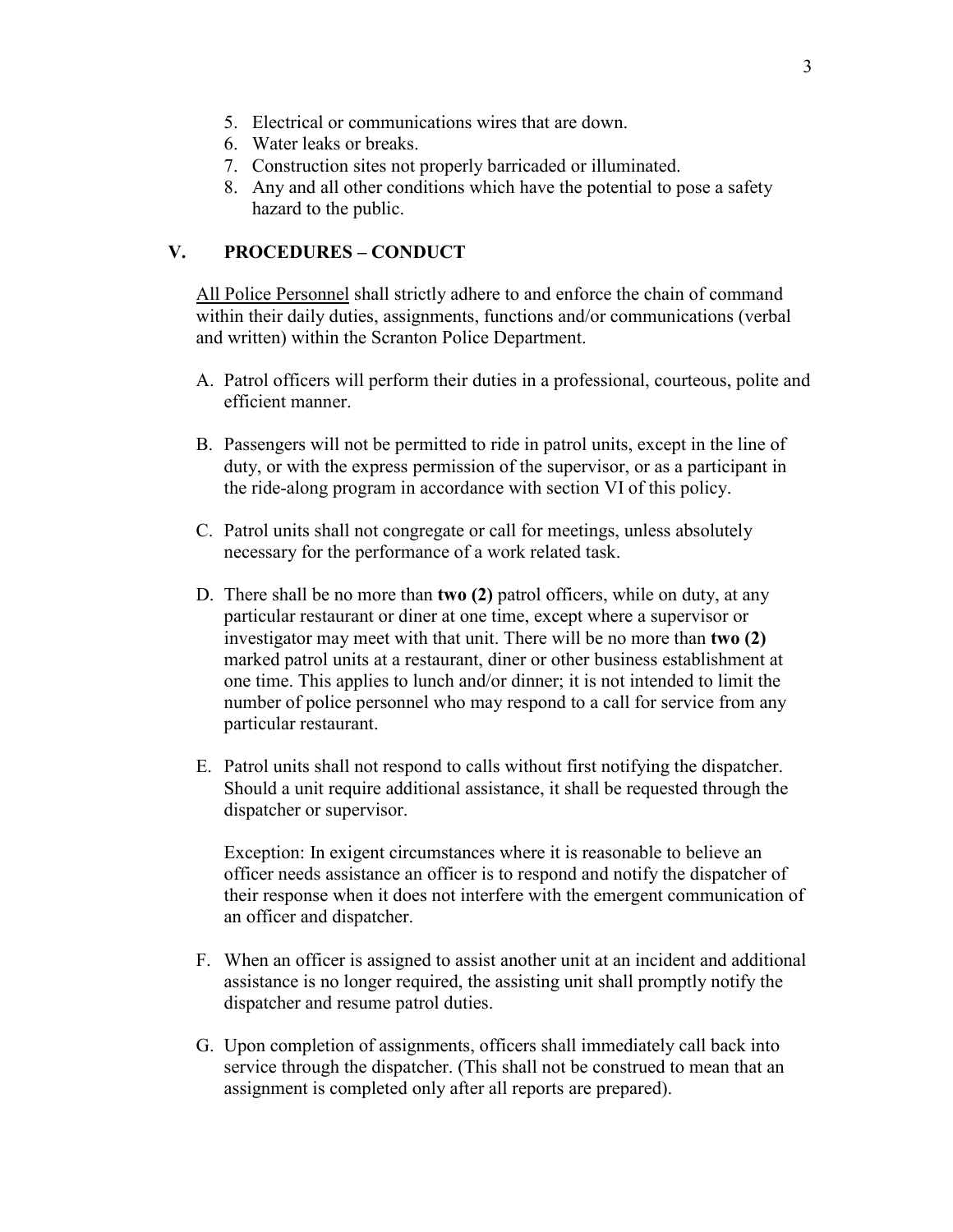- H. All police reports, initial and supplementals, shall be completed **prior** to departing from duty unless the commanding officer (command car) of the shift expressly gives permission to the officer to finish the report on his/her next shift. The commanding officer **shall not** permit an officer to end his/her tour of duty without completing their reports under the following conditions:
	- 1. Felony crimes/incident reports.
	- 2. Arrests in which the violator is scheduled for a preliminary arraignment within the next 24 hours.
	- 3. Accidents involving serious injury or death.
	- 4. Any non-reportable hit and run accident with information that may identify the hit-and-run driver and/or vehicle shall be entered into the reporting system.
	- 5. Any incident which requires follow-up by the Detective Division prior to the initial reporting officer's next shift.
	- 6. When an officer is not scheduled to work in the next twenty-four hours. This includes all reports by the initial reporting officer and all officers that have information pertaining to the incident which requires them to complete a supplemental report. In the instance that an officer is approved to complete his/her report on their next shift, he/she shall complete the report at the beginning of their shift. (Refer to Policy 07-011 Initial Police Reports/Report Writing).
- I. Use of the siren and/or emergency lighting equipment when not warranted is forbidden. Good judgment and common sense shall be employed in the use of the emergency equipment.
- J. All officers are required to provide their name, rank, and/or badge/micro number to any person when requested, while on duty or acting in the capacity of a police officer.
- K. The Sergeants in the area sectors will be notified and assume command of the following incidents until relieved by a Lieutenant or higher command:
	- 1. Any injury to a police officer.
	- 2. Major crimes to include all sex offenses, homicide, attempted homicide, kidnapping, robbery, or any incident where a death may occur.
	- 3. Accidents involving a police vehicle.
	- 4. Barricaded/Hostage situations.
	- 5. Disasters, catastrophes, or severe weather producing emergency conditions.
	- 6. A complaint or incident involving a police officer.
	- 7. Serious accident, injury, or incident involving any City of Scranton personnel or property.
	- 8. Any incident involving the use of deadly force or any discharge of a firearm by a police officer (on or off duty) other that in the course of training.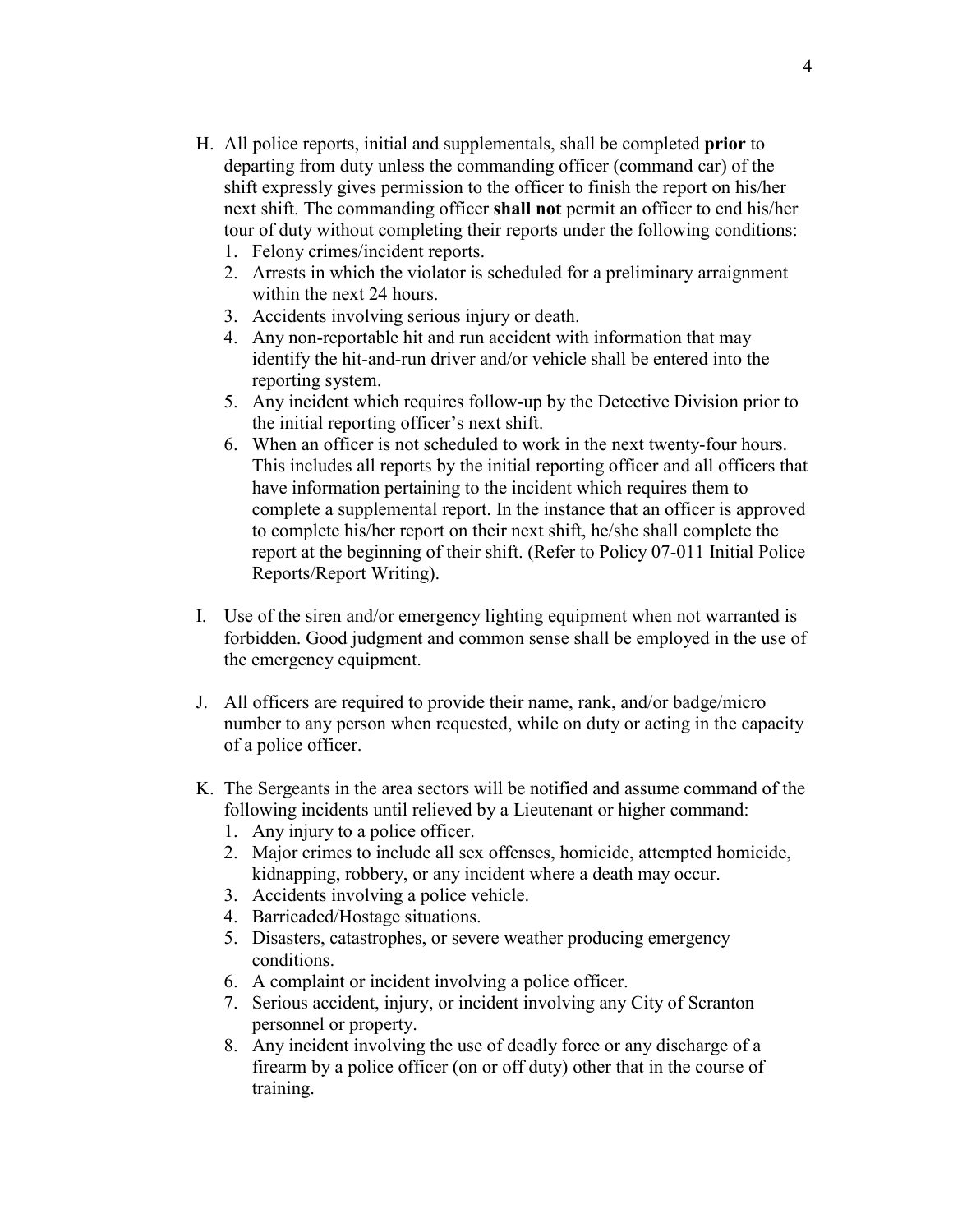- 9. Any other incident where a supervisor is requested by an officer or where the supervisor feels he/she may be needed.
- L. Officers shall immediately notify their supervisor when any city property, including, but not limited to, vehicles, radios, weapons, police badge/identification or other police equipment/property, in their custody or control (no matter how temporary) has been either lost, damaged (however slight), or stolen or has caused injury to a person and/or damage to the property of another.
- M. In cases of any death, officers will notify their supervisor of the known circumstances of the death.
- N. The Commanding Officer (command car) shall be responsible for making timely notification to the Captain on the following incidents:
	- 1. Suspicious deaths.
	- 2. Accidents involving fatal or serious bodily injury and/or serious property damage.
	- 3. All traffic accidents involving City police vehicles.
	- 4. Injury to police officers requiring immediate hospital care and/or when the injury will prevent the officer from reporting for his/her next scheduled shift.
	- 5. All incidents involving off duty police officers.
	- 6. Armed robberies.
	- 7. All shootings.
	- 8. All rapes.
	- 9. All stabbings or life threatening incidents.
	- 10. Actual or improvised explosive devices.
	- 11. Two alarm fires.
	- 12. All high profile arrests, including any arrests of public or high profile officials.
- O. All traffic accidents involving City of Scranton Police Officers, either on or off duty, shall be investigated by a supervisor of a higher rank, where possible, than the officer involved in the traffic accident.
- P. All incidents involving off duty Scranton Police Officers, which the police respond to, shall be investigated by a supervisor of a higher rank, where possible, than the officer involved in the initial incident.

### **VI. SPECIAL PROGRAMS/DETAILS**

Upon determination by the Chief of Police and/or the Captain, special programs or details may be established to meet specific needs of the police department and/or to enhance good public relations. Officers who are assigned or volunteer to